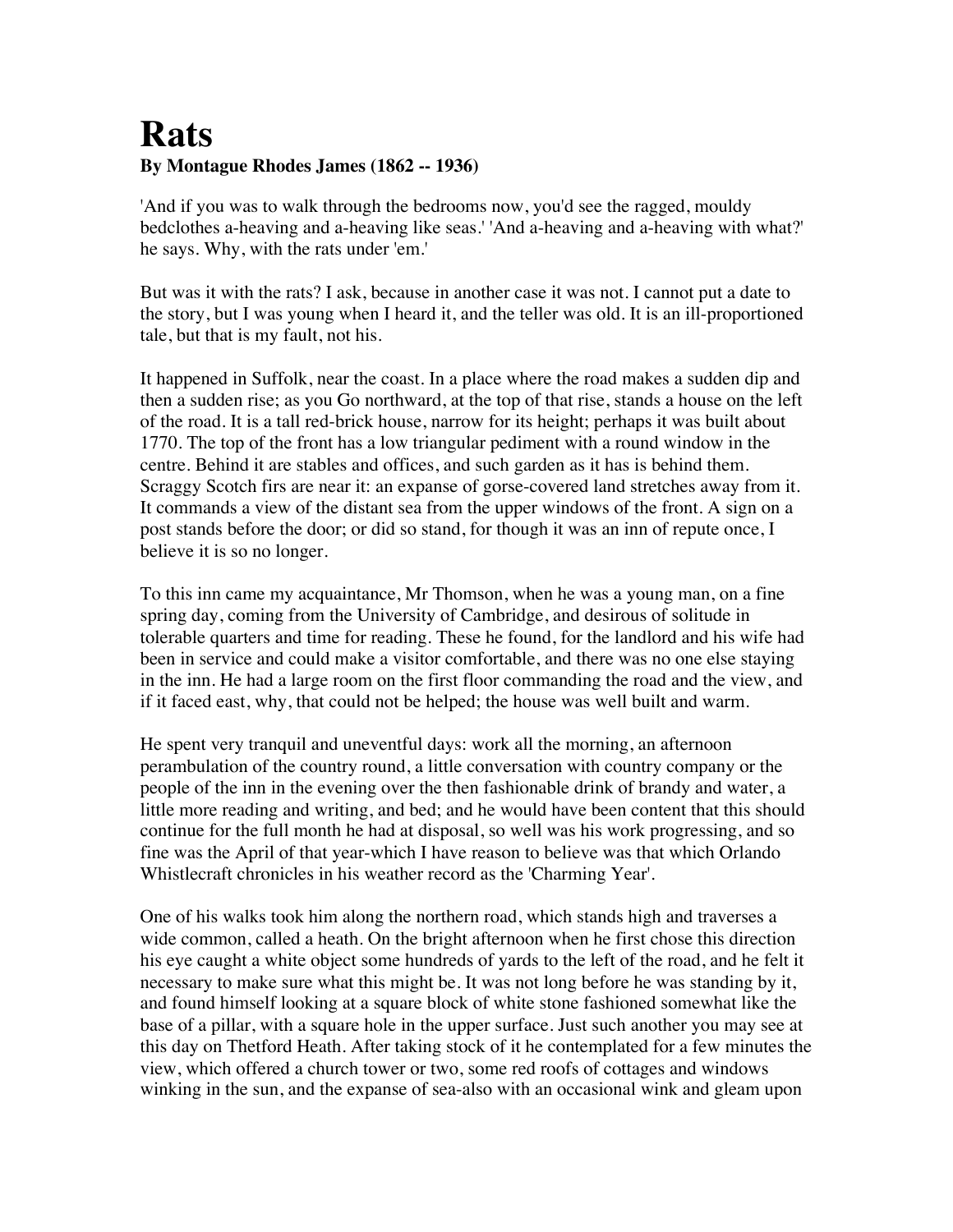it-and so pursued his way.

In the desultory evening talk in the bar, he asked why the white stone was there on the common.

'A old-fashioned thing, that is,' said the landlord (Mr Betts), 'we was none of us alive when that was put there.' 'That's right,' said another. 'It stands pretty high,' said Mr Thomson, 'I dare say a sea-mark was on it some time back.' 'Ah! yes,' Mr Betts agreed, 'I 'ave 'eard they could see it from the boats; but whatever there was, it's fell to bits this long time.' 'Good job too,' said a third, ''twarn't a lucky mark, by what the old men used to say; not lucky for the fishin', I mean to say.' 'Why ever not?' said Thomson. 'Well, I never see it myself,' was the answer, 'but they 'ad some funny ideas, what I mean, peculiar, them old chaps, and I shouldn't wonder but what they made away with it theirselves.'

It was impossible to get anything clearer than this: the company, never very voluble, fell silent, and when next someone spoke it was of village affairs and crops. Mr Betts was the speaker.

Not every day did Thomson consult his health by taking a country walk. One very fine afternoon found him busily writing at three o'clock. Then he stretched himself and rose, and walked out of his room into the passage. Facing him was another room, then the stair-head, then two more rooms, one looking out to the back, the other to the south. At the south end of the passage was a window, to which he went, considering with himself that it was rather a shame to waste such a fine afternoon. However, work was paramount just at the moment; he thought he would just take five minutes off and go back to it, and those-five minutes he would employ-the Bettses could not possibly object-to looking at the other rooms in the passage, which he had never seen. Nobody at all, it seemed, was indoors; probably, as it was market day, they were all gone to the town, except perhaps a maid in the bar.

Very still the house was, and the sun shone really hot; early flies buzzed in the windowpanes. So he explored. The room facing his own was undistinguished except for an old print of Bury St Edmunds; the two next him on his side of the passage were gay and clean, with one window apiece, whereas his had two. Remained the south-west room, opposite to the last which he had entered. This was locked; but Thomson was in a mood of quite indefensible curiosity, and feeling confident that there could be no damaging secrets in a place so easily got at, he proceeded to fetch the key of his own room, and when that did not answer, to collect the keys of the other three. One of them fitted, and he opened the door. The room had two windows looking south and west, so it was as bright and the sun as hot upon it as could be. Here there was no carpet, but bare boards; no pictures, no washing-stand, only a bed, in the farther corner: an iron bed, with mattress and bolster, covered with a bluish check counterpane.

As featureless a room as you can well imagine…. and yet there was something that made Thomson close the door very quickly and yet quietly behind him and lean against the window-sill in the passage, actually quivering all over. It was this, that under the counterpane someone lay, and not only lay, but stirred. That it was some one and not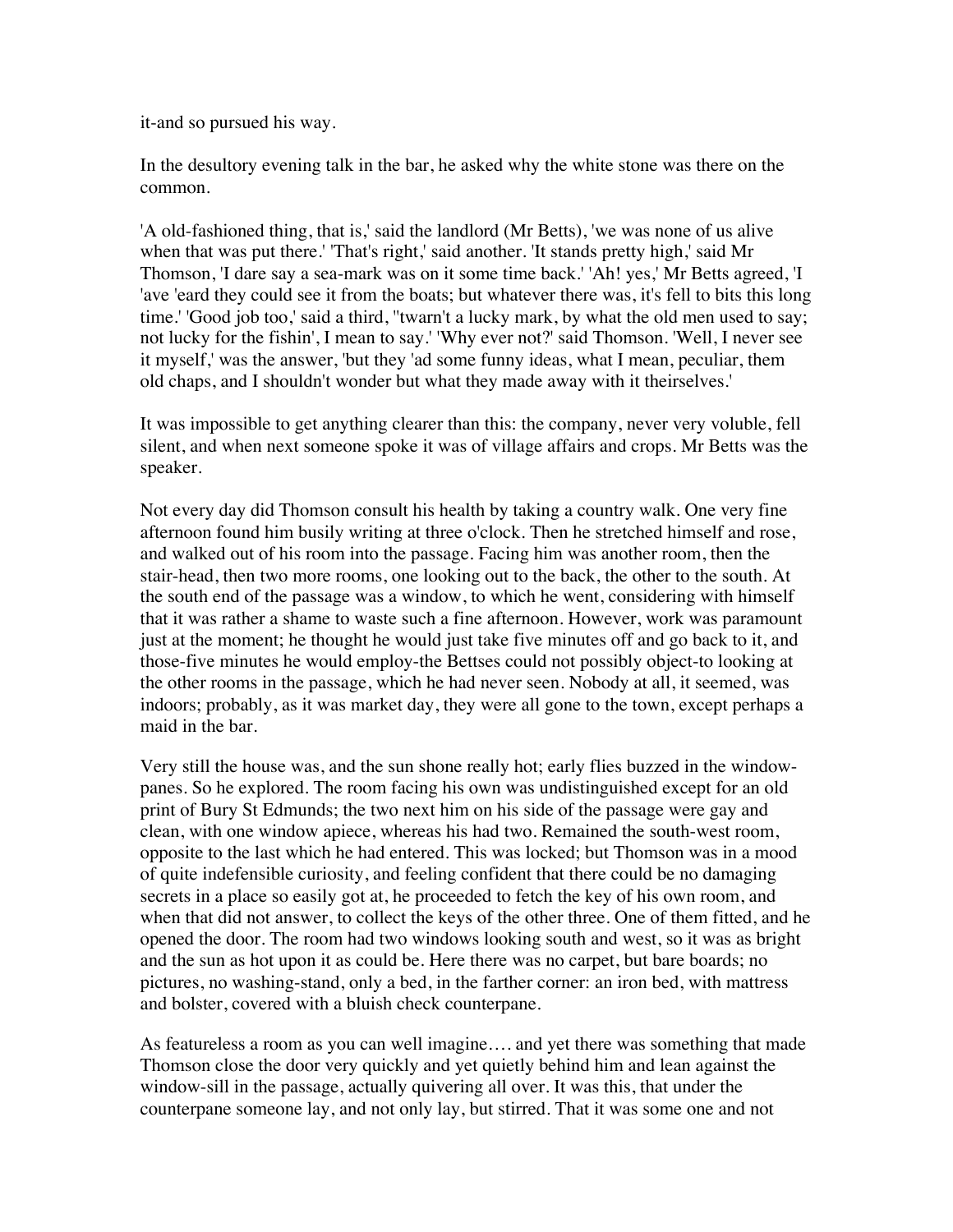some thing was certain, because the shape of a head was unmistakable on the bolster; and yet it was all covered, and no one lies with covered head but a dead person; and this was not dead, not truly dead, for it heaved and shivered. If he had seen these things in dusk or by the light of a flickering candle, Thomson could have comforted himself and talked of fancy. On this bright day that was impossible. What was to be done? First, lock the door at all costs. Very gingerly he approached it and bending down listened, holding his breath; perhaps there might be a sound of heavy breathing, and a prosaic explanation. There was absolute silence. But as, with a rather tremulous hand, he put the key into its hole and turned it, it rattled, and on the instant a stumbling padding tread was heard coming towards the door. Thomson fled like a rabbit to his room and locked himself in: futile enough, he knew it was; would doors and locks be any obstacle to what he suspected? but it was all he could think of at the moment, and in fact nothing happened; only there was a time of acute suspense-followed by a misery of doubt as to what to do. The impulse, of course, was to slip away as soon as possible from a house which contained such an inmate. But only the day before he had said he should be staying for at least a week more, and how if he changed plans could he avoid the suspicion of having pried into places where he certainly had no business? Moreover, either the Bettses knew all about the inmate, and yet did not leave the house, or knew nothing, which equally meant that there was nothing to be afraid of, or knew just enough to make them shut up the room, but not enough to weigh on their spirits: in any of these cases it seemed that not much was to be feared, and certainly so far as he had had no sort of ugly experience. On the whole the line of least resistance was to stay.

Well, he stayed out his week. Nothing took him past that door, and, often as he would pause in a quiet hour of day or night in the passage and listen, and listen, no sound whatever issued from that direction. You might have thought that Thomson would have made some attempt at ferreting out stories connected with the inn-hardly perhaps from Betts, but from the parson of the parish, or old people in the village; but no, the reticence which commonly falls on people who have had strange experiences, and believe in them, was upon him. Nevertheless, as the end of his stay drew near, his yearning after some kind of explanation grew more and more acute. On his solitary walks he persisted in planning out some way, the least obtrusive, of getting another daylight glimpse into that room, and eventually arrived at this scheme. He would leave by an afternoon train-about four o'clock. When his fly was waiting, and his luggage on it, he would make one last expedition upstairs to look round his own room and see if anything was left unpacked, and then, with that key, which he had contrived to oil (as if that made any difference!), the door should once more be opened, for a moment, and shut.

So it worked out. The bill was paid, the consequent small talk gone through while the fly was loaded: 'pleasant part of the country-been very comfortable, thanks to you and Mrs Betts-hope to come back some time', on one side: on the other, 'very glad you've found satisfaction, sir, done our best-always glad to 'ave your good word-very much favoured we've been with the weather, to be sure.' Then, 'I'll just take a look upstairs in case I've left a book or something out-no, don't trouble, I'll be back in a minute.' And as noiselessly as possible he stole to the door and opened it. The shattering of the illusion! He almost laughed aloud. Propped, or you might say sitting, on the edge of the bed was-nothing in